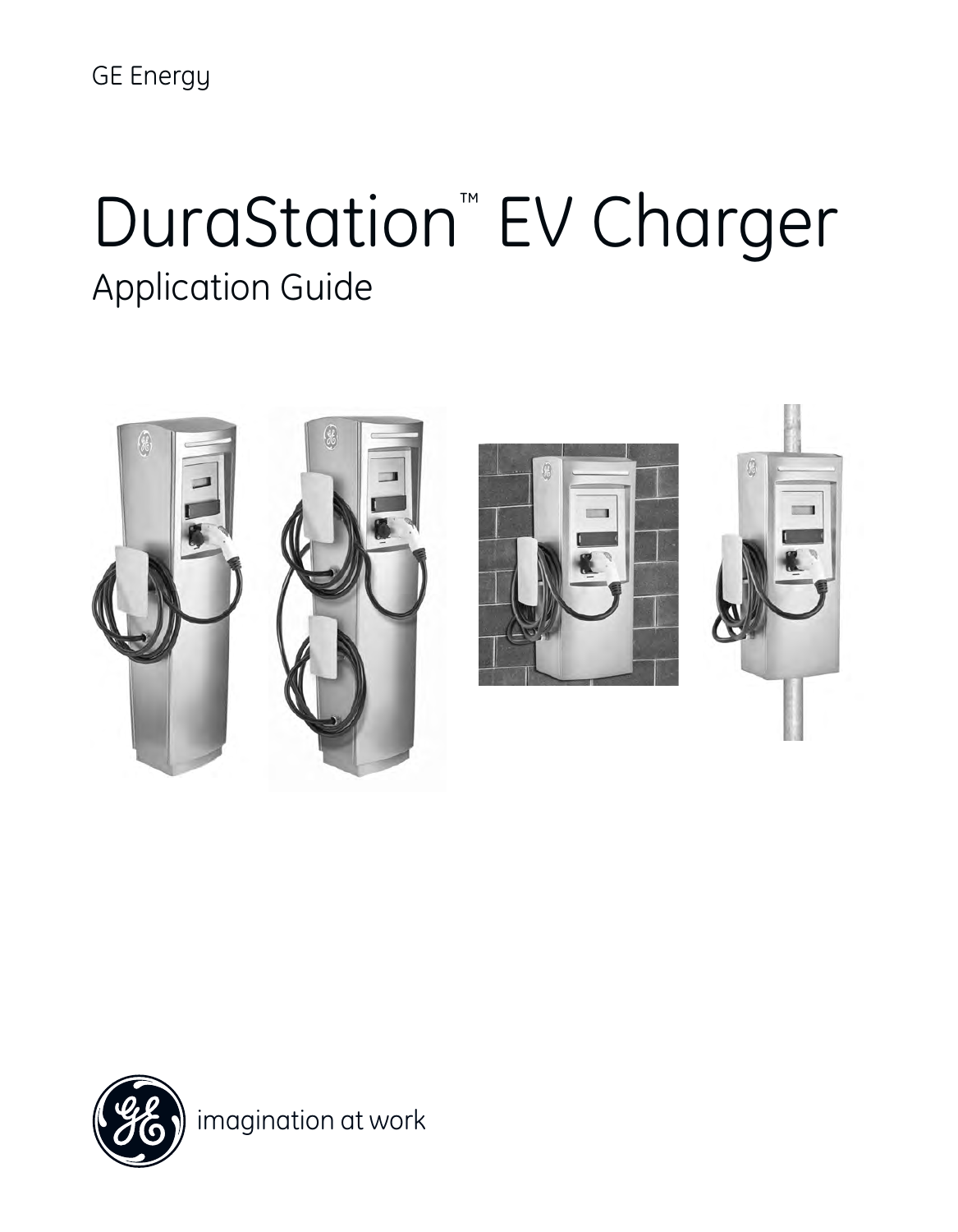# **DuraStation™ EV Charger**

# **Introduction**

The GE DuraStation offers Level II charging capable of reducing charge time from 12-18 hours to 4-8 hours with service needs of 208-240VAC at 40A, assuming a 24kWh battery and a full-cycle charge. GE recognizes that this is an industry that will develop and change over time and, as a result, the DuraStation is designed to accommodate future changes and technological advances. The DuraStation is "future proof" through a modular design, giving the owner the ability to upgrade the unit with field installable modules without replacing the charging station.

GE has over 40 years of experience in the manufacture of RV pedestals, which provides knowledge and familiarity for the manufacture of EV charging stations. In addition, a crucial component to the implementation of EV charging stations is the upstream infrastructure needed for installation. GE has over 100 years of experience in the manufacture of electrical distribution systems. As a result, we are able to offer a complete EV infrastructure solution that includes the DuraStation and the associated upstream infrastructure.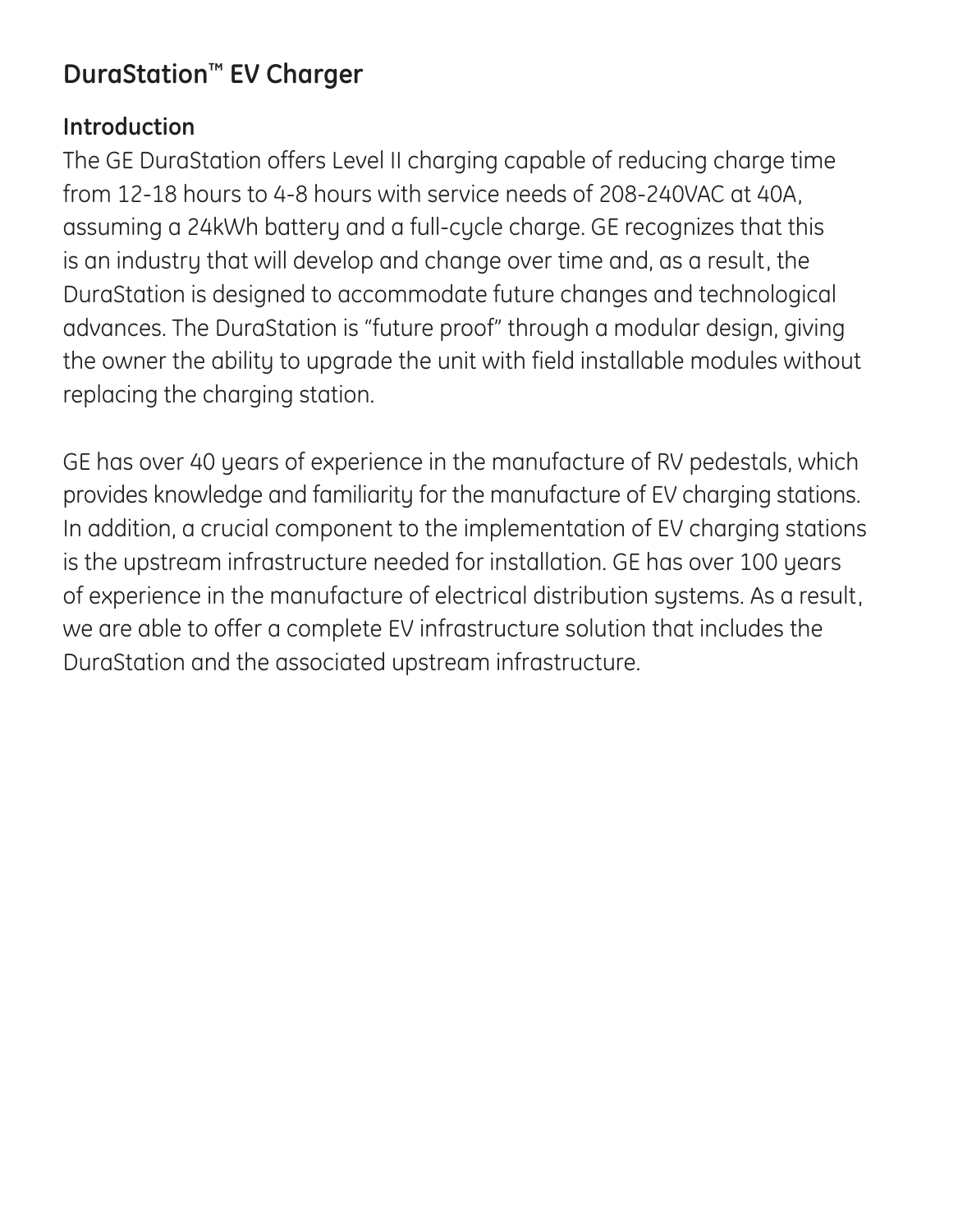#### **Product Details**

The DuraStation has a list of features that are upgradeable, resulting in a robust and reliable solution for the needs of EV charging infrastructure.

- The cord holder serves to keep the cord organized and out of the way of parking spaces, sidewalks and streets
- LED light to display charger status
- Option for a Radio Frequency Identification (RFID) reader: users can gain charging authorization by swiping RFID cards in front of the readers
- Ethernet network offered for RFID authorization service
- RFID software application registers usage of the DuraStation, enabling data collection, and will also monitor status of communication between RFID and charging station
- Vacuum Fluorescent Display (VFD) screen showing greetings, instructions and charging station messages
- Nuisance tripping avoidance and auto re-closure
- Vehicle ground monitoring circuit
- Single phase metering, displayed on included VFD
- A building ventilation interface signal can be provided to operate facility and garage fans when required

#### **DuraStation EV charger – a closer look**



#### **Control Unit**

- Provides user with charger status and messages via LED bar, Vacuum Fluorescent Display (VFD) and external communications
- Allows user configurable overload protection
- Performs CCID20 ground fault protection per UL 2231
- Provides single phase metering
- Handles SAE J1772 functions

#### **Contactor**

- Responsible for energizing and de-energizing the connector
- Operates in conjunction with controller to meet UL and NEC requirements

#### **Connector**

- Compliant with SAE J1772 standard
- UL listed for EV charger applications

#### **Fuses**

• Provides overload and short circuit protection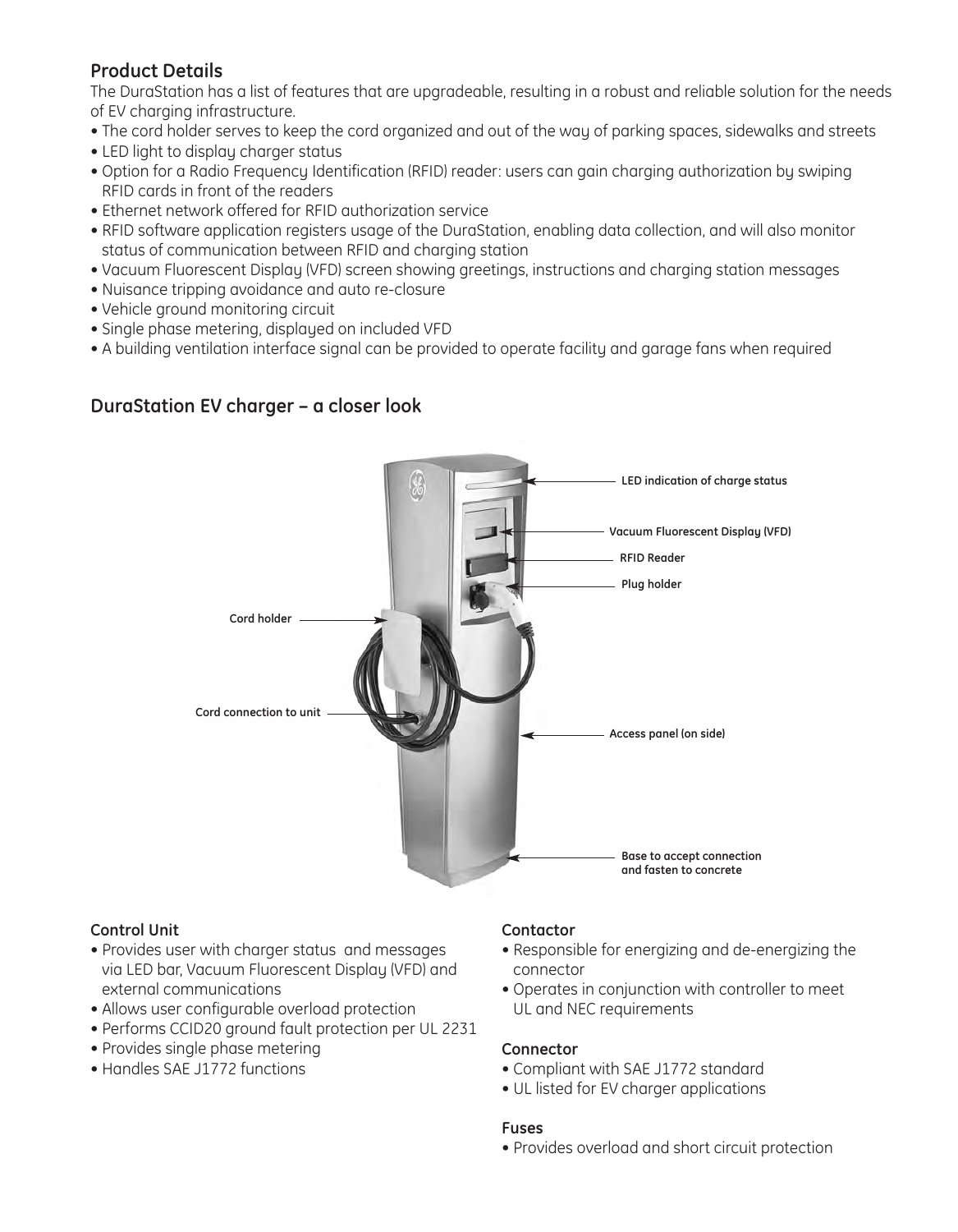#### **Specifications**

| <b>SAE Compliant</b>                     | Level II per J1772                                                                                                                         |  |  |  |  |
|------------------------------------------|--------------------------------------------------------------------------------------------------------------------------------------------|--|--|--|--|
| <b>Vehicle Interface</b>                 | SAE J1772 EV connector                                                                                                                     |  |  |  |  |
| <b>Cable Length</b>                      | 20' cable                                                                                                                                  |  |  |  |  |
| <b>AC Charging Power Output</b>          | 7.2kW (240VAC @ 30A)                                                                                                                       |  |  |  |  |
| <b>Voltage and Current Rating</b>        | 208-240VAC @ 30A                                                                                                                           |  |  |  |  |
| <b>AC Power Input</b>                    | 208-240VAC requiring only Line 1, Line 2, and Earth ground                                                                                 |  |  |  |  |
| <b>Recommended Service Panel Breaker</b> | Pole, Wall, Single Pedestal: 2-pole 40A breaker on dedicated circuit.<br>Double Pedestal: (Qty. 2) 2-pole 40A breaker on dedicated circuit |  |  |  |  |
| <b>Ground Fault Protection</b>           | Internal 20mA CCID with auto re-closure, does not require a GFCI in service panel                                                          |  |  |  |  |
| <b>Cold Load Start</b>                   | Random start up between 0 and 15 minutes                                                                                                   |  |  |  |  |
| <b>Local Area Network</b>                | CAT5 Fthernet                                                                                                                              |  |  |  |  |
| <b>Network Communication Protocol</b>    | TCP/IP                                                                                                                                     |  |  |  |  |
| <b>Network Security</b>                  | GE recommends that network be VPN and Firewall protected                                                                                   |  |  |  |  |
| <b>Metering Accuracy</b>                 | 2% accurate on voltage and current; 4% accurate on power and energy                                                                        |  |  |  |  |
| <b>RFID Reader</b>                       | ISO 15693 compliant                                                                                                                        |  |  |  |  |
| <b>Display Screen</b>                    | Vacuum Fluorescent Display                                                                                                                 |  |  |  |  |
| <b>Standby Power</b>                     | 5W tup.                                                                                                                                    |  |  |  |  |
| <b>Indoor Ventilation</b>                | Signal provided to turn on facility fans                                                                                                   |  |  |  |  |
| <b>Outdoor Rated</b>                     | NEMA 3R                                                                                                                                    |  |  |  |  |
| <b>Safety Compliance</b>                 | UL 2231, UL 2251, UL 2594, cUL 2231, cUL 2594, NEC 625, SAE J1772                                                                          |  |  |  |  |
| <b>Surge Protection</b>                  | 6kV @ 3,000A                                                                                                                               |  |  |  |  |
| <b>EMI Compliance</b>                    | FCC Part 15 Class A                                                                                                                        |  |  |  |  |
| <b>Operating Temperature</b>             | -30°C to +50°C ambient                                                                                                                     |  |  |  |  |
| <b>Operating Humidity</b>                | Up to 95% non-condensing                                                                                                                   |  |  |  |  |
| <b>Approximate Shipping Weights</b>      | Single Pedestal: 90 lbs                                                                                                                    |  |  |  |  |
|                                          | Double Pedestal: 90 lbs                                                                                                                    |  |  |  |  |
|                                          | Pole: 45 lbs                                                                                                                               |  |  |  |  |
|                                          | Wall: 45 lbs                                                                                                                               |  |  |  |  |
| <b>Dimensions</b>                        | Single Pedestal: 51.1"H x 14.9"W x 13.8"D                                                                                                  |  |  |  |  |
|                                          | Double Pedestal: 51.1"H x 14.9"W x 13.8"D                                                                                                  |  |  |  |  |
|                                          | Pole: 31.52"H x 11.82"W x 11.16"D                                                                                                          |  |  |  |  |
|                                          | Wall: 31.52"H x 11.82"W x 11.16"D                                                                                                          |  |  |  |  |

### **Enclosure**

The DuraStation features a NEMA 3R enclosure for all four mounting options.







**Double pedestal** Free standing pedestal featuring a back to back design with a robust footing to bolt the unit to the ground



**Wall mount** Surface mounted unit



**Pole mount** Wall mount design with an additional pole mounting kit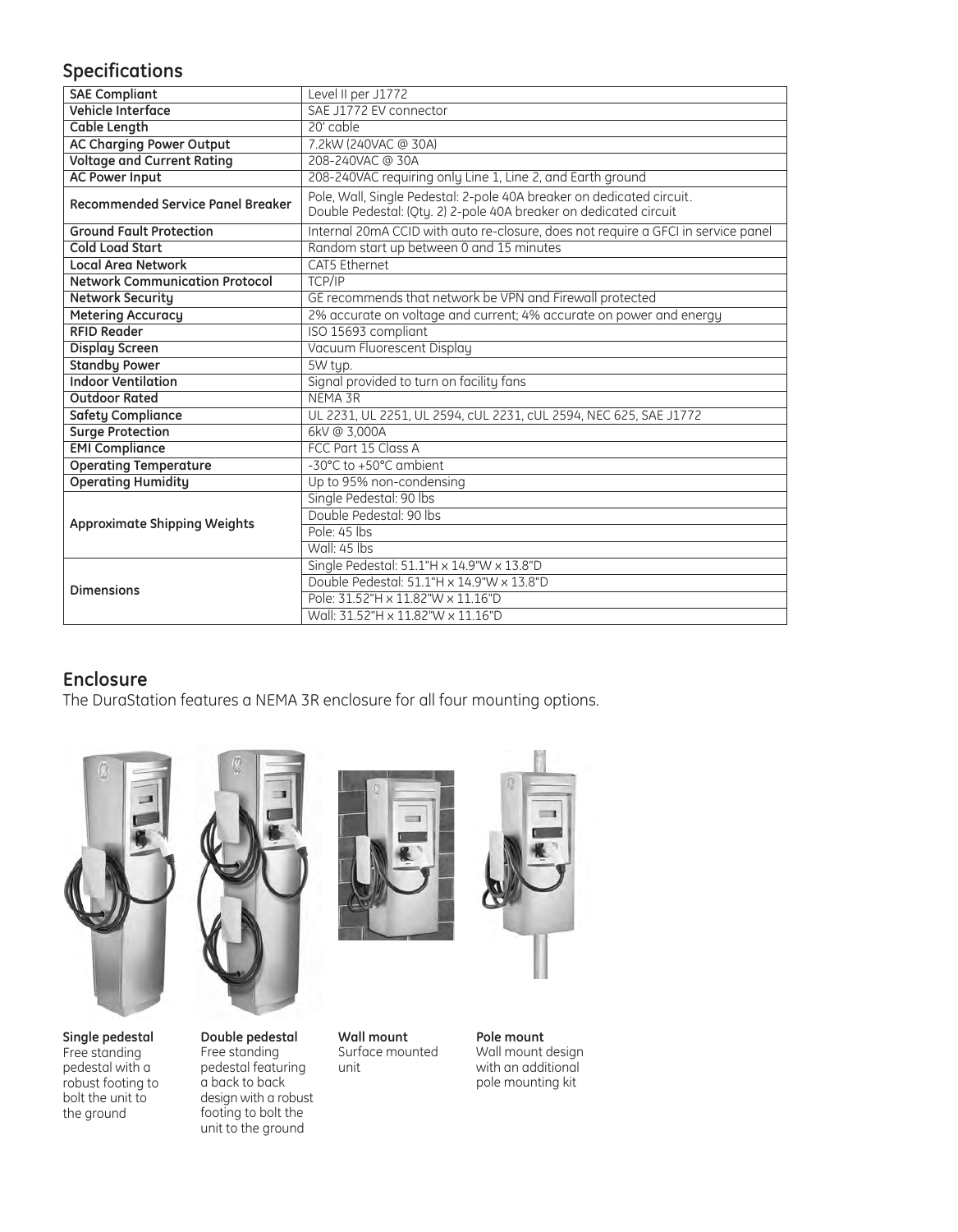#### **Control Unit**

The control unit will integrate SAE J1772 Functions, Metering, Overload monitoring and will manage HMI and all local monitoring.

- The SAE J1772 functions include the following:
- Energization and De-energization of the system
- Verification of vehicle connection; the DuraStation de-energizes output when the connector is uncoupled
- Continuous monitoring of ground connection between the EV and the DuraStation
- Automatic De-energization of the cable in case of rupture or separation of the cable
- Continuous monitoring of DuraStation current capacity with supply rating recognition by PWM 1kHZ signal
- Determination of ventilation requirements depending on battery type of vehicle

The GE DuraStation provides communications through the controller prompting proper cord management. A message on the VFD screen instructs the operator to return the plug to the charger inlet, thereby reducing the possibility of plug and cord damage. The proximity detection feature, which is part of the SAE J1772 connector, enables the coupler to communicate the presence of the connector when it is inserted into the DuraStation coupler.

Overload monitoring is provided by the control unit which features protection above 125% nominal current. This threshold limit will be below the breaker protecting the DuraStation's limit to avoid local maintenance of the system during an overload event. The control unit will include a 15-20 mA ground fault protection according to UL2231. An integrated single phase meter will measure current and voltage in addition to calculating energy and power. The control unit also performs monitoring of the contactor to ensure the contactor is in the correct state when charging or not charging.

#### **User Interface**

The GE DuraStation offers a user interface that is easy to operate and guides a user through charging their vehicle. A Vacuum Fluorescent Display (VFD) screen features greetings, instructions, and charging station messages as well as featuring communications for the single phase metering. The LED light located at the top of the charging station displays charger statuses as follows:

- Green = Station active
- Blinking green = Vehicle connected, not charging
- Amber = Charging
- Red = Fault occurred

#### **Radio Frequency Identification**

GE DuraStations offer the option for Radio Frequency Identification (RFID). The ISO 15693 compliant RFID can be used with key cards provided by GE. Users will simply wave their key cards in front of the RFID reader at the particular DuraStation intended for use and will be authorized to start charging. There are a few benefits associated with implementing RFID:

- Ethernet network offered for RFID authorization service
- Provides security, enabling only authorized users to operate the charging station through RFID
- Secure software application offering different privilege levels for owner/operator of the DuraStation

#### **RFID Software Application**

The RFID software application is responsible for maintaining and processing authorization of users for the DuraStations it supports. Operators will be able to control adding, removing, or suspending user authorization. The software application also supplies reports on the DuraStation usage, enabling data collection, and monitors the status of communication between the RFID software and DuraStation EV charger. This is a local desktop application which runs on a Windows® operating system, requiring Windows XP or Windows 7. The software desktop application, which stores data in a relational database, communicates with the DuraStation controller over TCP/IP protocol.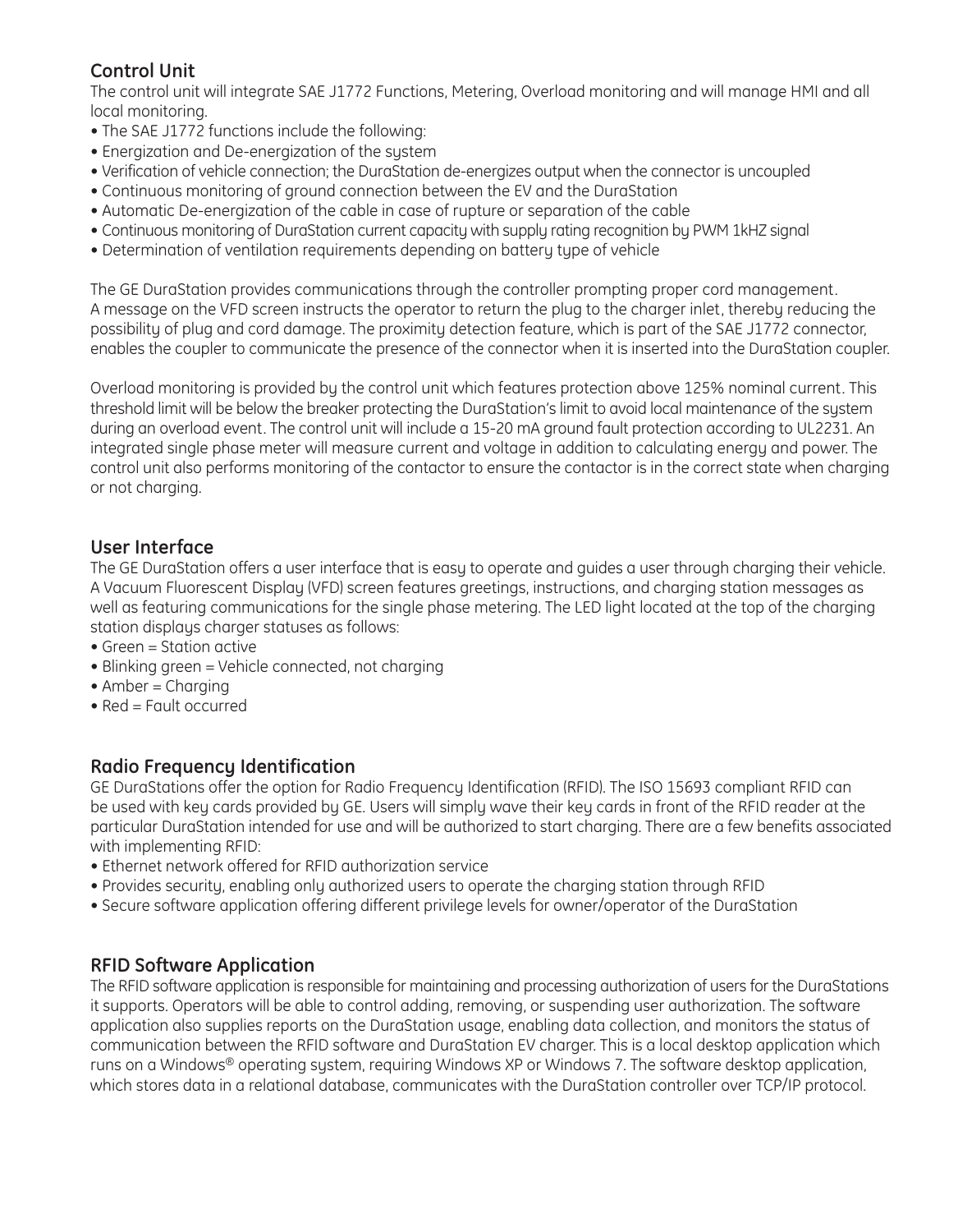#### **Safety Features**

- Ground Fault Protection
	- 4 automatic retries before station lockout
	- CCID 20-charging circuit interrupting device 20mA per UL2231
- Automatic self tests of CCID
- Vehicle Ground monitoring per UL 2231
- Contactor monitoring designed to alert the customer when the contactor fails to open or close
- Secondary overload protection to prevent breaker tripping on vehicle faults
- Automatic energizing and de-energizing of charging circuit per NEC 625 and SAE J1772
- Support for personal lock on DuraStation connector; enabling driver to lock the connector when charging their EV
- Secured key entry on service door of DuraStation
- Control user authorization with RFID option
- Handle holder securely locks DuraStation connector into place when not being used
- Visible Vacuum Fluorescent Display and light indicator to communicate fault alerts
- Instruction displayed on VFD to return plug to the DuraStation socket when not in use to prevent damage to the plug

#### **Dimensions**



#### **Wall and Pole Mounted Units Single and Double Pedestal Units**

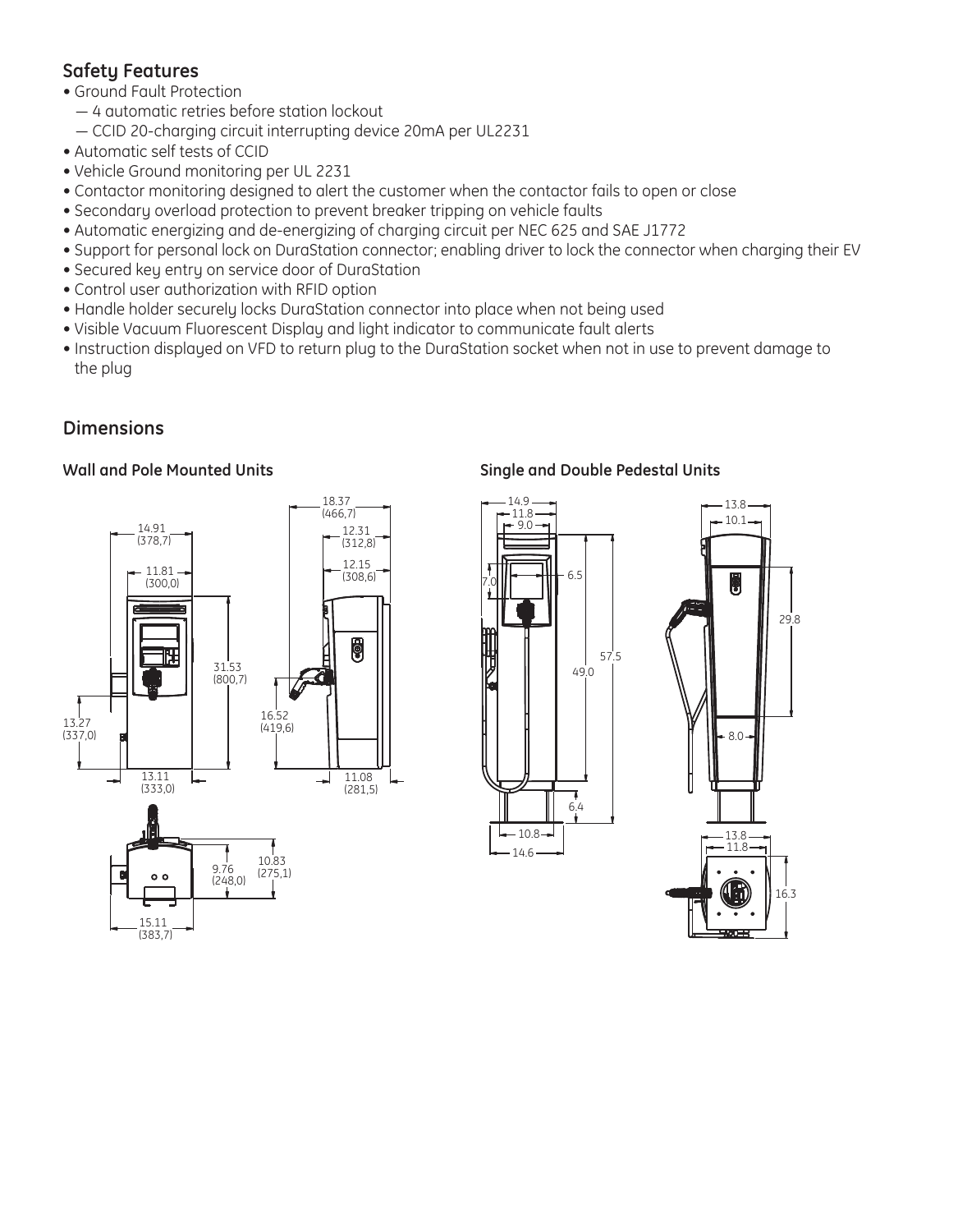#### **Wiring Diagram**



#### **Catalog Numbers**

| <b>Type</b>     | Enclosure | Output               | No. of<br>Connectors | <b>Single Phase</b><br><b>Integrated Meter</b> | <b>RFID</b> | Cat #  |
|-----------------|-----------|----------------------|----------------------|------------------------------------------------|-------------|--------|
| Single Pedestal | NEMA 3R   | 208-240V 30A 1 phase |                      | Yes                                            | No          | EVSN3  |
|                 |           |                      |                      |                                                | Yes         | EVSRN3 |
| Double Pedestal | NEMA 3R   | 208-240V 30A 1 phase |                      | Yes                                            | No          | EVDN3  |
|                 |           |                      |                      |                                                | Yes         | EVDRN3 |
| Pole            | NEMA 3R   | 208-240V 30A 1 phase |                      | Yes                                            | No          | EVPN3  |
|                 |           |                      |                      |                                                | Yes         | EVPRN3 |
| Wall            | NEMA 3R   | 208-240V 30A 1 phase |                      | Yes                                            | No          | EVWN3  |
|                 |           |                      |                      |                                                | Yes         | EVWRN3 |

# **Preferred Architectures**

Adding 1 GE DuraStation to a  $\frac{1}{2}$  Adding 3 DuraStations to a  $\frac{1}{2}$  Adding 12 DuraStations to a  $\frac{1}{2}$  SureStations to a  $\frac{1}{2}$  Adding 12 DuraStations to a  $\frac{1}{2}$  single-family residence



**Example 1 Example 2 Example 3**



hotel, parking garage, etc.



*Note Verify capacity of panel board and service are not exceeded. Select conductor size according to the NEC.*